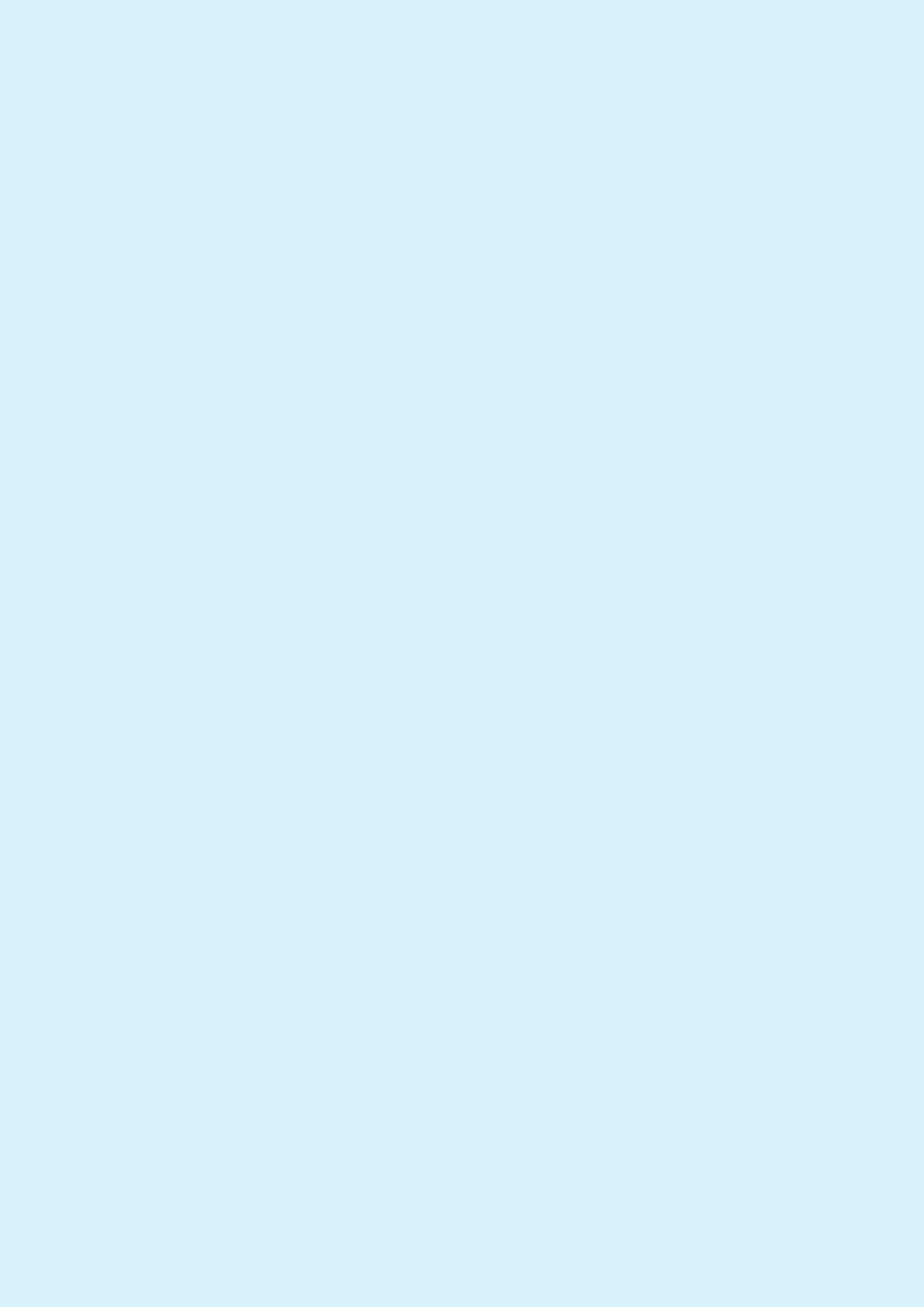# **CONTENTS**

| Summary           | $\overline{2}$ |
|-------------------|----------------|
| <b>Background</b> | $\overline{2}$ |
| Response          | 5              |
| Impact            |                |
| Learning          | 9              |
| <b>Next Steps</b> |                |



A child plays on a collapsed tree in the Praia Nova slum in Beira, Mozambique. © UNICEF/James Oatway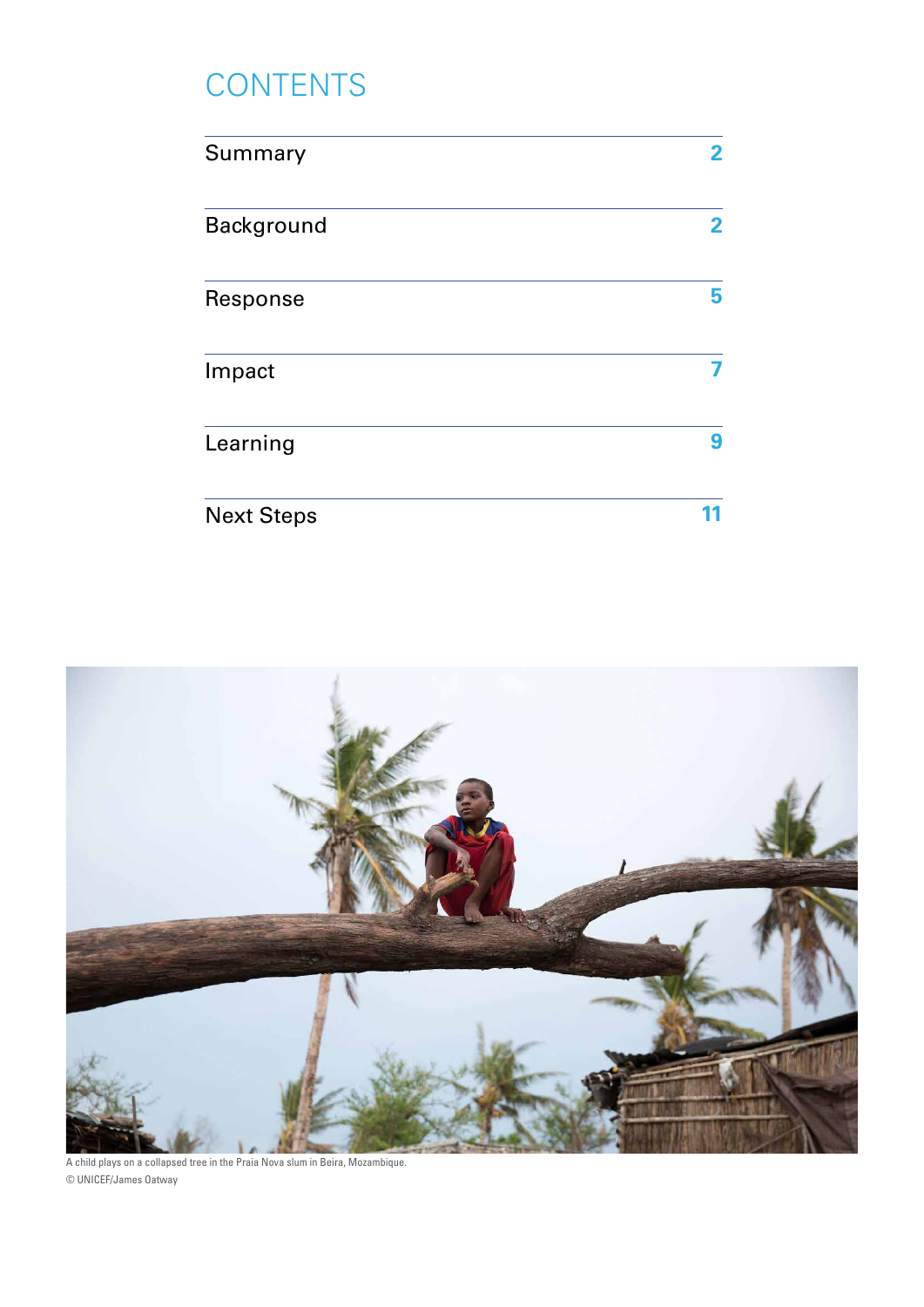## 1. Summary

In March 2019, Cyclone Idai brought death and destruction to Malawi, Mozambique and Zimbabwe. Each of these countrains a high burden of HIV, which required a priority HIV response. Humanitarian crises can lead to increased n March 2019, Cyclone Idai brought death and destruction to Malawi, Mozambique and Zimbabwe. Each of these countries of people living with HIV, and of those at risk of acquiring HIV. Treatment services may be disrupted and negative coping strategies, such as transactional sex for income and food, may be adopted, increasing the risk of HIV exposure.

Through preparedness, coordination of key stakeholders, outreach to those at risk, and deployment of local expertise, HIV services were integrated into the cyclone response by the United Nations Children's Fund (UNICEF) and partners in new and effective ways. The experiences of the three countries in supporting people living with HIV in an emergency – particularly children, adolescents and pregnant women – offer valuable learning for preparedness and future humanitarian responses in high HIV prevalence settings.

This case study highlights important HIV-specific interventions which were successfully integrated into the emergency cyclone response. These sit within UNICEF's broader multisectoral interventions across the humanitarian development nexus.

## 2. Background

The Tropical Cyclone Idai weather system affected nearly 3 million people and killed over 1,000 people, around half of them children (Figure 1). It proved to be one of the deadliest storms on record in the southern hemisphere. Aid workers spoke of a major humanitarian emergency, huge challenges in accessing populations in need and "inland oceans extending for miles and miles"1 .

In all three countries, there was extensive damage to crops, livestock and infrastructure including roads, bridges, water installations, power and communications, as well as to homes, schools, health facilities and community structures. Hundreds of thousands of people found themselves in desperate situations, fighting for their lives, sitting on rooftops, in trees and other elevated areas. Displaced families who were lucky enough to reach help, were forced to shelter in transit centers, having lost everything<sup>2</sup>.

#### **Impact of Tropical Cyclone Idai**<sup>3</sup>

**Malawi:** About 868,900 people were impacted, with 59 deaths and 672 injuries recorded. Nearly 87,000 people were displaced but have since returned to their homes or resettled in new areas. Heavy rains caused by the cyclone led to severe flooding in the southern region of Malawi, which is prone to regular emergencies caused by floods, cholera outbreaks and lean seasons.

**Mozambique:** 1.85 million people were in need of humanitarian assistance, with more than 600 deaths and more than 1,600 injuries recorded. Nearly 161,000 people were sheltered in displacement sites. Just a few weeks after Cyclone Idai, the country was hit by Tropical Cyclone Kenneth – the strongest cyclone to ever hit the African continent – and the first time in recorded history that two strong tropical cyclones hit Mozambique in the same season<sup>4</sup>. It is estimated that at least 2.6 million people were affected by the two cyclones<sup>5</sup> with 648 deaths in the central region<sup>6</sup> (Cabo Delgado, Inhambane, Manica, Sofala, Tete, and Zambezia provinces).

**Zimbabwe:** More than 270,000 people were affected, with at least 299 deaths reported and more than 186 people injured. The cyclone came during a particularly challenging time for the country which is still experiencing drought as well as grappling with economic challenges that have exacerbated humanitarian needs across the country. Prior to the cyclone, the food security situation in affected provinces was already dire.

The full death toll from Tropical Cyclone Idai is not yet known. The storm impacted health and education facilities in all three countries.

<sup>1</sup> UN News Cyclone Idai: emergency getting 'bigger by the hour', warns UN food agency 19 March 2019 https://news.un.org/en/story/2019/03/1034951

<sup>2</sup> In Cyclone Idai's Wake, UNICEF Is Mobilizing in Mozambique and Malawi, March 17, 2019 https://www.unicefusa.org/stories/cyclone-idais-wake-unicef-mobilizing-mozambiqueand-malawi/35671

OCHA, Southern Africa Cyclone Idai Snapshot (as of 9 April 2019), unless otherwise stated.

<sup>4</sup> OCHA, Cyclones Idai and Kenneth, https://www.unocha.org/southern-and-eastern-africa-rosea/cyclones-idai-and-kenneth

<sup>5</sup> Sum of 2 million in Integrated Food Security Phase Classification (IPC) phase 3 and phase 4 levels of food insecurity, 500,000 people living in damaged or partially damaged houses, 60,000 people in resettlement sites and more than 59,000 displaced by insecurity in Cabo Delgado, National Institute for Disaster Management (INGC) and Humanitarian Community. 6 UNICEF Mozambique: 603 deaths from Cyclone Idai and 45 from Kenneth.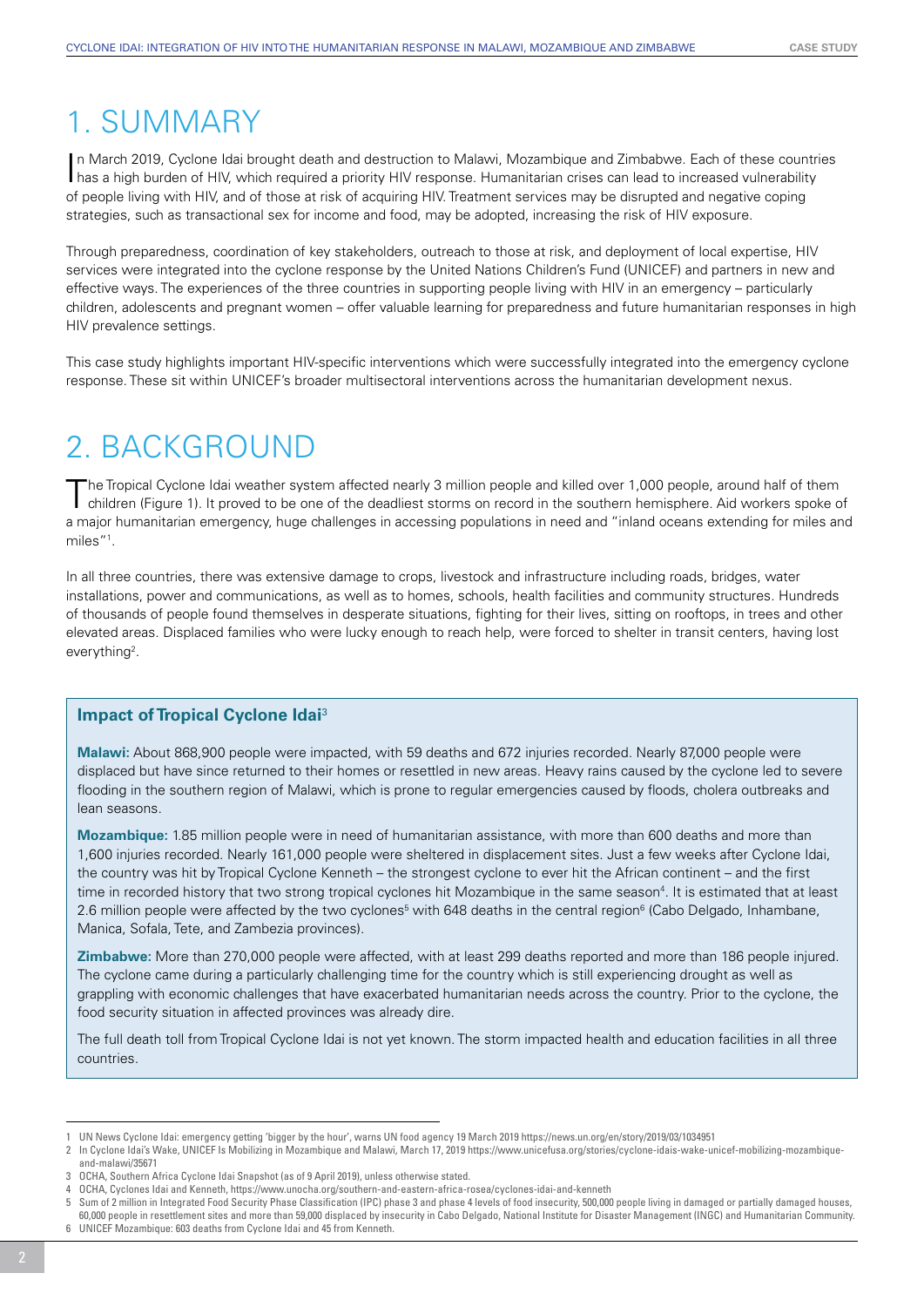

#### Figure 1: Tropical Cyclone Idai - Cyclone and food affected areas

Source: OCHA Southern Africa Cyclone Idai Snapshot (as of 9 April 2019)

## **Cyclone's impact on adults and children living with HIV**

Southern Africa is the global epicenter of the HIV epidemic. Malawi, Mozambique and Zimbabwe are countries with high HIV prevalence and priority HIV responses. The adult HIV prevalence rate<sup>7</sup> is 9.2 per cent in Malawi, 12.6 per cent in Mozambique and 12.7 per cent in Zimbabwe $^8$ .

The cyclone-affected regions all had high HIV prevalence rates – sometimes above the national average. Southern Malawi has the highest burden of HIV, contributing to two thirds of HIV cases in the country. There are an estimated 660,000 people living with HIV including 63,000 children (0–14 years) in this region. In Mozambique's central region, there are an estimated 847,000 people living with HIV including 54,000 children in the four provinces. In Zimbabwe, the nine affected districts are home to over 210,000 people living with HIV, including more than 14,000 children and at least 10,000 women who are pregnant or breastfeeding.9 More than 185,000 people living with HIV in affected districts of Zimbabwe were on ART and needed to maintain their supplies and daily adherence.

Continuous access to basic HIV services, including access to and retention on antiretroviral treatment (ART) was

seriously threatened during the emergency. In Mozambique, at least 112 health facilities were damaged or destroyed, meaning thousands of families and children could not access primary health services, including for HIV. In Malawi, most of the evacuation centres did not have health facilities in their immediate catchment areas; where they did, health facilities were overwhelmed by the high numbers in need. Basic critical services such as immunization, antenatal and postnatal care, screening and treatment of malnutrition, curative care, reproductive health, tuberculosis and HIV were all disrupted.

In Zimbabwe, an assessment conducted by the Ministry of Health and Child Care and UNICEF in the first week after the cyclone, found that five clinics (out of 28) in the affected areas had partial damage but were able to resume primary health service provision almost immediately. However, some clinics were only accessible by air, after roads, bridges and communications infrastructure were washed away. Helicopters were used to deliver essential medicines and commodities, and to ferry pregnant women and refer complicated cases to hospitals.

9 Ibid

<sup>7</sup> Adult HIV prevalence is the percentage of people living with HIV among adults 15–49 years

<sup>8</sup> UNAIDS HIV Estimates, July 2019 http://aidsinfo.unaids.org/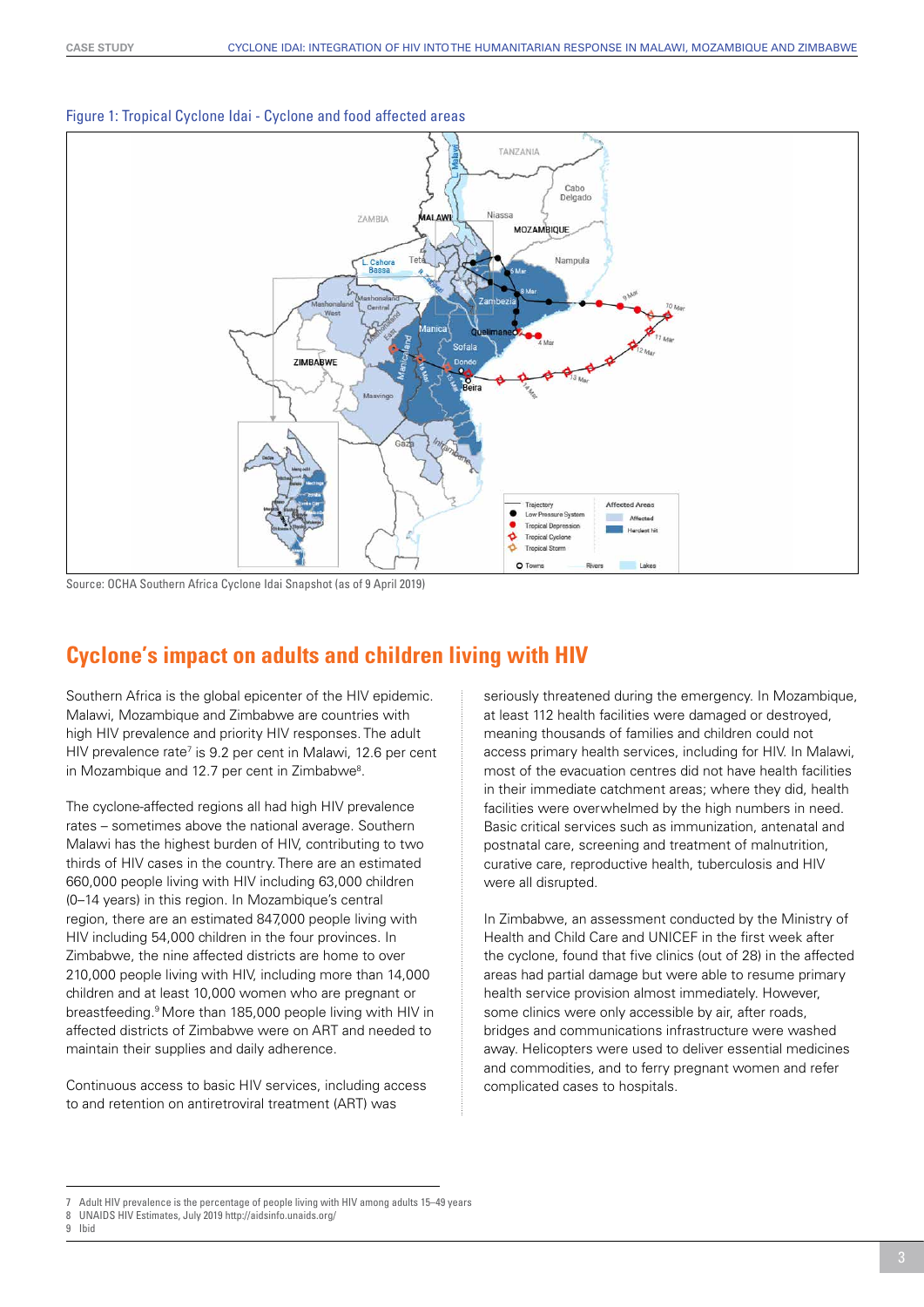### **Challenges to HIV service provision during the emergency**

The effects of a humanitarian crises on people living with or at risk of HIV infection can be particularly severe. At the individual level, disruption of essential health, HIV, and other social services, and loss of food stocks may lead to increased vulnerability. In addition, the inability to adhere to ART, risk of malnutrition, opportunistic infections and disease outbreaks may lead to increased morbidity and mortality. People living with HIV risk loss of medications and medical documents during crises. Among vulnerable groups, there may be an increased risk of new HIV infections due to disruption of prevention services and an increased proportion of virally unsuppressed people living with HIV due to reduction in adherence to ART; an increase in gender-based violence (GBV), especially sexual violence,

exploitation and abuse; and negative coping mechanisms such as transactional sex to survive, and school drop-outs.<sup>10</sup>

The emergency exacerbated existing bottlenecks and challenges in HIV prevention and care, and introduced new emergency-specific challenges, as summarized by UNICEF Zimbabwe (Box 1). UNICEF Zimbabwe conducted a U-report opinion poll on 30th March to determine access to medication and health facilities for Cyclone Idai victims (36 per cent of the 33,803 polled responded). Almost two thirds of the U-report respondents from Chimanimani and Chipinge (63 per cent) reported lost ARV drugs due to Cyclone Idai.

#### Box 1: Challenges faced in the HIV response to Cyclone Idai in Zimbabwe

#### **Emergency-specific issues**

- • Challenges accessing antiretroviral treatment (ART) due to inaccessible roads, lack of transport, clinics / healthcare workers affected or lost Antiretroviral (ARV) drugs
- Challenges accessing essential medicines for other health conditions
- Accidental disclosure to children, adolescents, and young people living with HIV
- Lack of access to contraception
- Food insecurity led to poor adherence to ART
- Profound grief, depression, anxiety, trauma
- Exacerbation of pre-existing mental health conditions
- Increased violence and gender-based violence (GBV) due to shared housing and queues for food; transactional sex
- School attendance negatively affected
- • Limited capacity of health care workers to respond to mental health issues among children and adolescents.
- HIV is not incorporated into the national emergency response

Note: Although outside of the HIV-specific response, some of the issues above are addressed with HIV-sensitive approaches through UNICEF's multisectoral response.

<sup>10</sup> Overseas Development Institute, HIV and AIDS in Emergency Situations Synthesis Report, November 2008 https://www.odi.org/sites/odi.org.uk/files/odi-assets/publicationsopinion-files/4277.pdf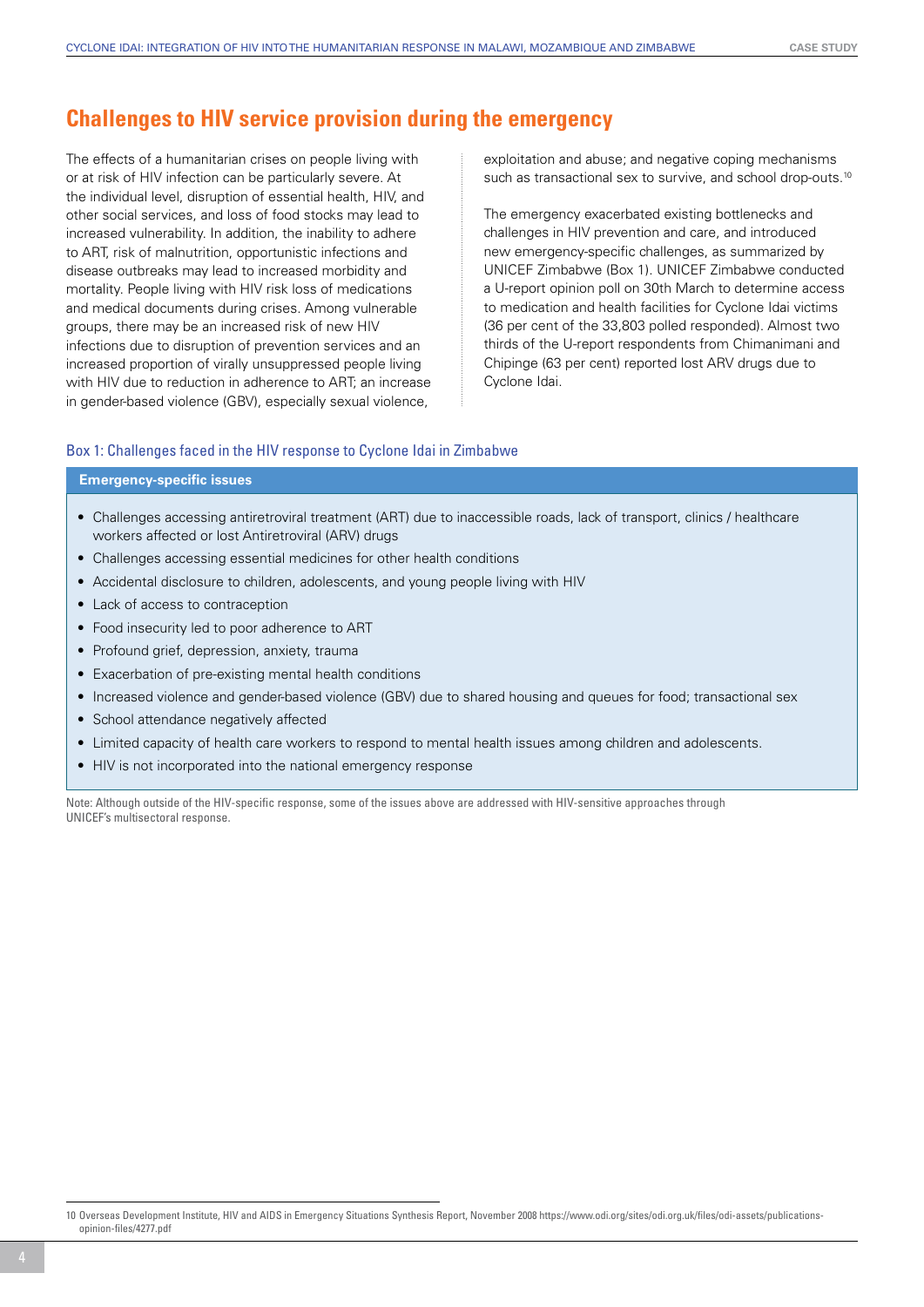## 3. Response

Uning the cyclone response, the three UNICEF Country Offices and their partners achieved significant integration of HIV<br>Services into the humanitarian response Each country approached the challenge according to their own c but with common threads, all implemented as the emergency unfolded and with a focus on hard-to-reach populations:

- 1. Support to mobile health teams and/or fixed health teams in accommodation centres with a focus on HIV service provision.
- 2. Efforts to locate pregnant adolescent girls and young women with health services, including prevention of mother-to-child transmission of HIV (PMTCT).
- 3. Outreach to locate HIV clients who were lost to follow-up and to re-engage them in treatment and care.
- 4. Information dissemination and engagement of vulnerable children, adolescents and young people, including through interactive digital platforms.
- 5. Multisectoral coordination through for example integration of HIV in clusters such as child protection, education, nutrition and water, sanitation and hygiene (WASH).

### **Malawi: Mobile clinic teams provide integrated health services, including for HIV**

Immediately after the declaration of the emergency by the President of Malawi, UNICEF Malawi initiated a crosssectoral response to support populations in need, initially targeting the six most affected districts and later expanding to nine districts in Southern Malawi.

Within three days of the declaration of the emergency, UNICEF Malawi established a sub-office in the city of Blantyre in the Southern Region. The team comprised experienced health personnel who conducted a rapid assessment of the health situation and needs, and immediately set up mobile clinics in the six most affected districts providing integrated health services. Within two weeks, the health team was expanded to include two international UNICEF staff with extensive experience in emergencies.

Offices and funded in some districts through partnerships with the Malawi Red Cross and the Paediatric and Child Health Association (PACHA). A standard mobile medical team was made up of seven health workers comprising a clinical officer, nurse, midwife, a laboratory assistant, health surveillance assistant, HIV counsellor and data clerk. Occasionally, individual districts included other specialists, depending on trends in cases. The on-the-ground presence of skilled personnel was crucial in effectively responding to the emergency and reaching the most affected and vulnerable.

UNICEF identified urgent services related to HIV and broader sexual and reproductive health and rights (SRHR) that needed to be provided to affected populations. A minimum package was developed to guide the provision of health services within the accommodation camps (Table 1).

Sexual and reproductive health Family planning, gender-based violence (GBV) awareness and referral, sexually transmitted infection (STI) diagnosis and treatment. General primary health care Curative consultation, immunization, mosquito net distribution. HIV **Antiretroviral (ARV)** drug refills for adults and children; counselling and testing; referrals; tracing of clients who drop out of care and linkages back into treatment; post-exposure prophylaxis, including for health workers; care for people with HIV-related illnesses, including a continual supply of cotrimoxazole (an antibiotic); early infant diagnosis and treatment for HIV-exposed infants, including paediatric prophylaxis. Maternal, newborn and child health Antenatal care, postnatal care, referral for deliveries, linkages to prevention of mother-to-child transmission of HIV (PMTCT) services, mosquito nets distribution. Nutrition Nutrition screening and referrals. Chronic conditions Follow up and refills of medicines for chronic conditions (hypertension, diabetes and tuberculosis). **Area Service package Service package** 

Mobile clinic teams were operated by District Health

Source: UNICEF Malawi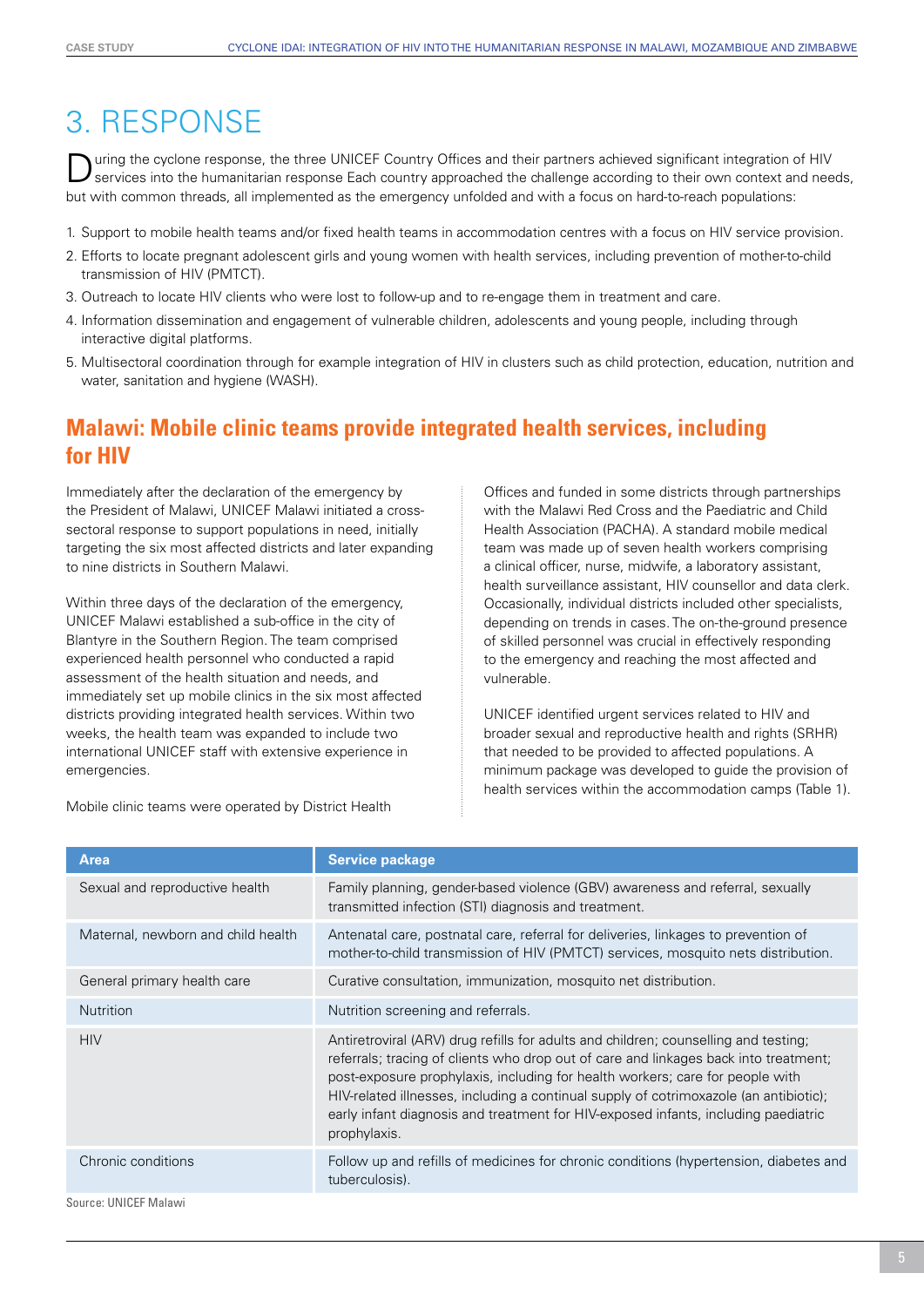The mobile teams travelled to the evacuation camps on a daily, rotational basis. Each camp was usually visited once or twice per week, primarily supervised by the District Environmental Health Officer with technical oversight from UNICEF and partners. At the camp locations, tents, empty classrooms or tree shades were utilized to provide work spaces for the various service points, with HIV and reproductive health services given the priority for privacy.

## **Mozambique: HIV teams located in accommodation centres with outreach to hard-to-reach areas**

Shortly after the emergency and as a result of mobilization by the Joint United Nations Programme on HIV/AIDS (UNAIDS) country-level Joint UN Team on AIDS, the Ministry of Health activated the HIV cluster to design and execute a rapid needs assessment to evaluate the situation in affected areas. Preliminary findings from functional health centres revealed that patient records were destroyed, making it impossible to retrieve information on HIV clients; stocks of mainly paediatric formula and second-line ART drugs were disrupted; and HIV teams with ART were needed for deployment in accommodation centres.

It was the first time that all members of the Joint UN Team on AIDS participated in other clusters (such as child protection, education, nutrition and WASH) to ensure the needs of people living with HIV were included in each cluster's response plan.

UNICEF and partners played a crucial role in accompanying the Ministry of Health from the onset of the emergency response to support:

- Implementation of the minimum package of health services defined by the Ministry of Health, for displaced populations in accommodation centres (with an emphasis on HIV, malaria, tuberculosis, mental health and nutrition).
- Dissemination and introduction of HIV programme tools designed to return to care those HIV clients, particularly women and children, who were lost to follow-up as a result of the emergency.

Accommodation centres were provided with fixed health/ HIV teams, to provide HIV testing, and ART services for

those who test positive. UNICEF supported Government to rehabilitate health facilities and (re-)establish maternal, newborn and child health services in accommodation centres and health facilities.

Mobile clinics and community health workers were sent to hard-to-reach areas to locate HIV clients lost to followup and return them to care. UNICEF placed health/HIV emergency specialists in two of the main affected provinces to support the response and enlisted key implementing partners for HIV outreach, testing, counselling and case management, with a focus on pregnant adolescent girls and young women.

To support pregnant women and children including adolescents, UNICEF – in collaboration with community radio and peer educators called "activistas" – disseminated preventive SRH messages and promoted youth friendly clinics, targeting adolescent girls and young women. UNICEF piloted the distribution of BP-5 biscuits (a highcalorie, vitamin fortified, dry food) to pregnant and breastfeeding women living with HIV through 56 Health Units, to improve their nutritional status and support ART adherence. Training on the BP-5 protocol was provided to 162 health technicians (HIV and nutrition focal points).

As part of the response, UNICEF Mozambique provided extensive training on Protection from Sexual Exploitation and Abuse (PSEA), including development of an inter-agency induction training package for the Mozambique PSEA Network and UNICEF implementing partners.

## **Zimbabwe: Cyclone relief team locates and supports majority of children, adolescents and young people living with HIV**

In Zimbabwe, UNICEF supported the Ministry of Health and Child Care to conduct a rapid assessment, coordinated with the National AIDS Council and United Nations Development Programme (UNDP) to ensure availability of ART and other HIV-related prevention supplies (HIV testing kits, post exposure prophylaxis, condoms). Implementation in the affected districts was done in partnership with Africaid, a local non-governmental organization, through its Zvandiri

programme<sup>11</sup> for prevention, treatment, care and support for children, adolescents and young people living with HIV.

Three HIV interventions were prioritized in the response:

• The first was to **ensure access to medicines and continuation of treatment** for children, adolescents and young people living with HIV on ART.<sup>12</sup> Cyclone

<sup>11</sup> Africaid Zimbabwe https://www.africaid-zvandiri.org/about

<sup>12</sup> Implemented by the Ministry of Health and Childcare and Africaid with support from the 2gether 4 SRHR programme funded by the Government of Sweden.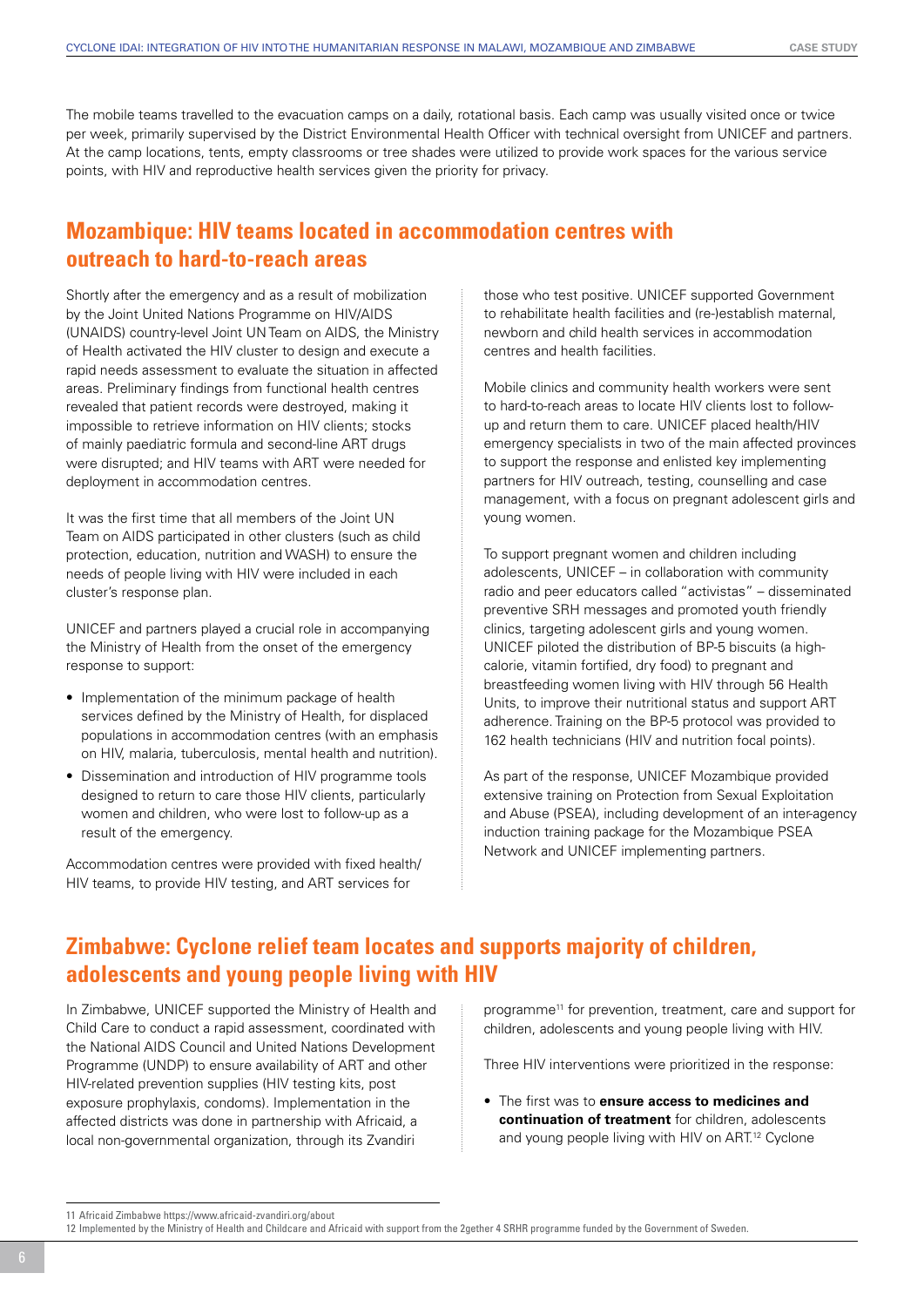relief teams were established in the two most affected districts comprising three Zvandiri programme mentors, two mental health specialists, two nurse counsellors, two strategic information officers, one income savings and lendings specialist, two drivers and 17 Community Adolescent Treatment Supporters (CATS). Within the first 48 hours of the cyclone, each relief team tracked the children, adolescents and young people registered in the Zvandiri programme to determine their safety and access to ARV drugs. Clients living with HIV were able to visit any accessible facility without any documentation to receive ARV medicines.

• The second intervention was to provide **psychosocial support, health care, mental health screening, risk and disability assessments and referral** to other social services (e.g., nutrition support and shelter). For broader reach to the affected population, Africaid broadcast an episode of the Zvandiri Radio Show focusing on the

impact of Cyclone Idai for children, adolescents, young people and their families to encourage return and retention into care.

• The third intervention involved the **dissemination of integrated multisectoral key messages on agriculture, child protection, HIV and AIDS, nutrition and WASH.** HIV prevention and treatment services were integrated into nutrition, protection and WASH interventions. UNICEF supported the National AIDS Council to train and mobilize community networks, village health workers and key stakeholders to raise awareness among community members using an integrated package of information which had previously been developed by UNICEF in responding to the 2016–2017 El Niño drought in the country. The package included cross-sectoral key messages, and messaging on HIV prevention and the importance of continuation and adherence to ART.

## 4. Impact

In all countries, the quantified results go beyond HIV, as services and outreach were cross-sectoral.

#### **Reaching those in need after Cyclone Idai**

**Malawi:** With UNICEF support, 249,695 individuals (134,835 females) were reached with emergency health services during the initial three months of the response, including consultations for common illnesses, reproductive health, immunization, family planning and HIV services (3,247 individuals) through the mobile strategy. Of these, 25 per cent were children under five years. Although services focused on displaced persons, others within those catchment areas also accessed services.

**Mozambique:** Consultations allowed 212,206 sick children to benefit from health care and treatment, and 1,760 pregnant women were reached in prenatal consultations. For pregnant and breastfeeding women living with HIV, 91 per cent (of 188) who were identified as lost to follow-up were found and returned to care and treatment; 1,011 benefited from nutritional support (i.e. BP-5 biscuits).

In addition, 110,404 people in transit centres, mainly adolescents and youth, were reached with essential health, HIV, nutrition and WASH messages; and UNICEF supported the birth registration of 26,924 people, of which 12,301 were children below 14 years of age.

**Zimbabwe:** Through mobilization of the cyclone relief team, it was established that 5,300 adolescents and young people living with HIV (3,180 females) were safe and had access to treatment – 71 per cent of those in the Zvandiri programme; 3,068 (1,841 females) had their safety and ART assessed; 1,152 (691 females) were provided with psychosocial support and referrals to other services.

In addition, 2,152 pregnant women living with HIV were receiving ARV drugs for PMTCT; six cases of violence including GBV were identified and assisted; 644 parents/caregivers of children (386 females) were reached with parenting support initiatives; 1,475 children and adults (885 females) were reached with awareness messages on child protection in emergencies including prevention of violence against children and GBV, and PSEA; and 37 children living with HIV and with a disability (22 girls) were assisted.

During screenings for mental health, at least 215 children and adolescents (129 girls) were identified with common mental health disorders. Counselling support was provided to 97 per cent, such as for trauma-related mental health disorders and grief/loss.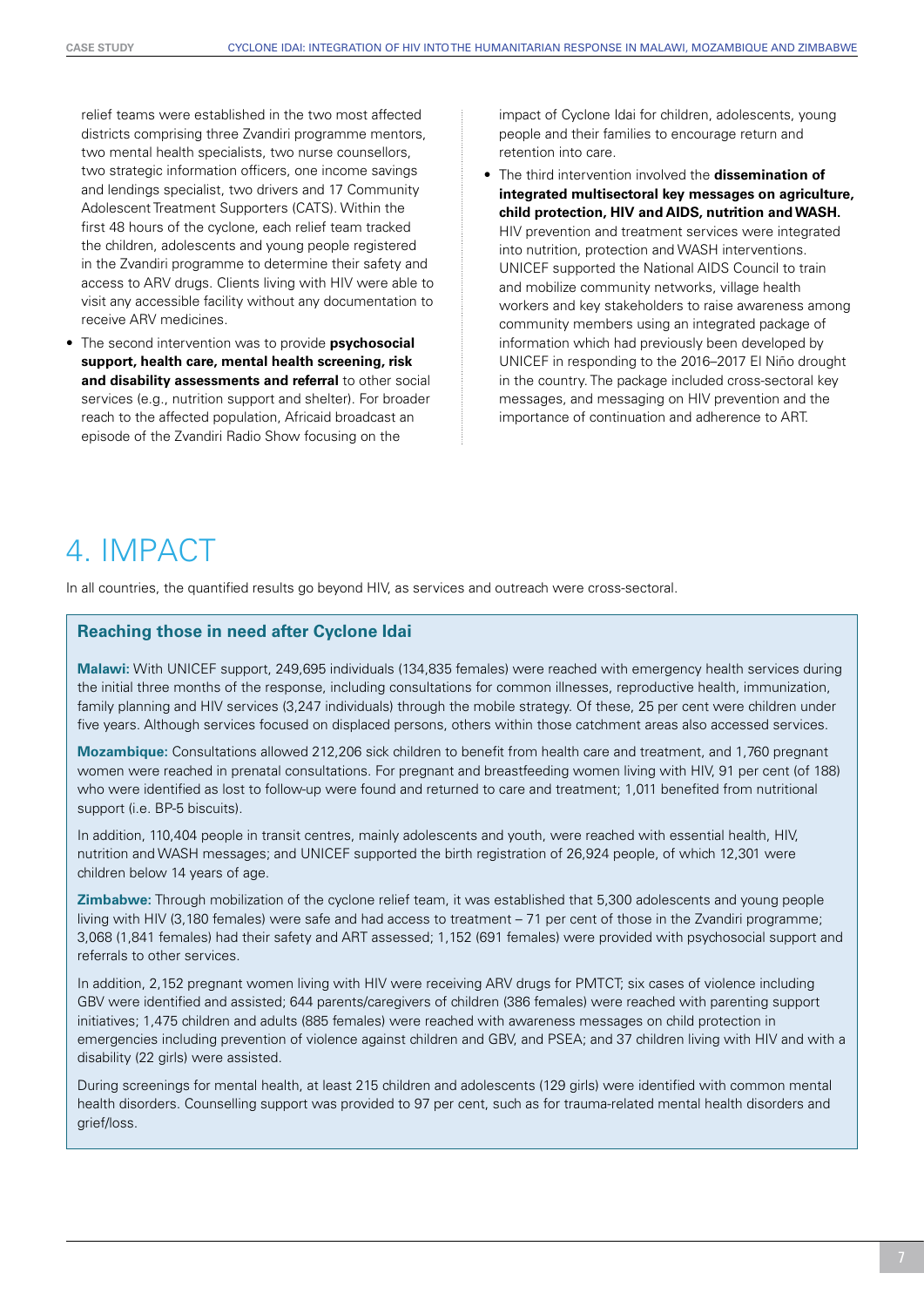

### **Support for a young mother living with HIV in Chimanimani, Zimbabwe**

Pattie, watering her garden together with her little girl © UNICEF Zimbabwe

Pattie<sup>\*</sup>, aged 23, faced a string of heart-breaking losses at a young age and is the only survivor in her immediate family. Her two younger siblings died soon after birth, and when she was 9 years old her father died due to an HIV-related illness, followed three years later by her mother.

Like her parents, Pattie is living with HIV. When she became pregnant, the father refused to take any responsibility. Pattie was neglected by her paternal relatives after her parents' death and when she gave birth to her daughter (now aged 2 years), other maternal relatives rejected her and wanted Pattie and her daughter to leave the village. She is now living in Mutsvangwa village in Chimanimani District with her grandmother, who supports and encourages Pattie to adhere to her ARV medications.

Soon after Cyclone Idai, Pattie tried to commit suicide, as despite her grandmother's support, people in the community were discriminating against her due to her HIV status. *"My neighbours and some of my relatives used to* 

\* Not her real name

*say bad things about me and call me HIV. I thought being HIV positive means you are useless in life"* explains Pattie. However, through several counselling sessions from the Africaid team, Pattie now adheres well to her ART, is more positive and is hoping to live a long life. *"A support group helped me to overcome stigma",* she explains.

According to statistics from the clinic Pattie attends in Mutsvangwa, over 35 per cent of young mothers are living with HIV. Poverty and gender inequity continue to fuel the epidemic and adolescent girls and young women are particularly vulnerable. As a young woman living with HIV, Pattie was worried for her daughter. *"I was relieved when my baby girl tested HIV negative",* she says with a big smile on her face. Efforts including timely initiation of ART for pregnant women, enrolment into the PMTCT programme, and adherence to ARV drugs, have empowered mothers living with HIV like Pattie, to stay healthy and keep their young children HIV free.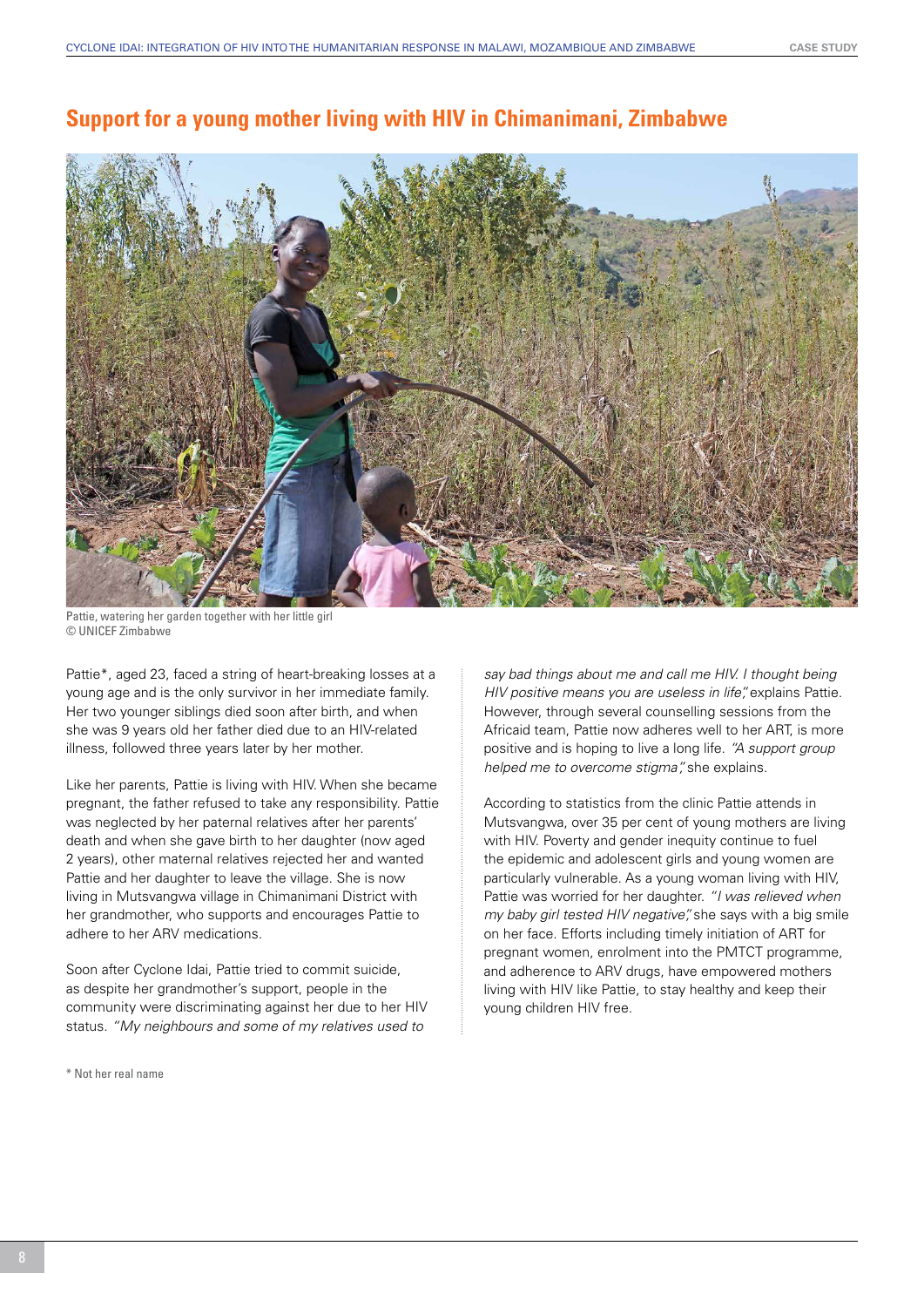## 5. Learning

### **Preparedness for an effective response**

UNICEF Malawi, in partnership with the Ministry of Health, WHO and other stakeholders, played a key role in reviewing and updating critical documents at both national and subnational levels to guide better preparedness, response and coordination in the event of possible emergencies. These include guidelines for transporting laboratory samples for diagnosis of HIV, and the National Cholera Prevention and Control Plan 2017. Integrating HIV into key preparedness and response documents and tools is an important lesson learned.

Most displaced adults and children lost their health cards. Although UNICEF Malawi facilitated emergency printing of health cards, a key lesson is the need to keep extra stocks on hand for future emergencies.

Prior to the cyclone, UNICEF Malawi supported training in disease surveillance for laboratory technicians, health surveillance assistants and district level rapid response

teams. These staff were able to put their skills to use to prevent and treat disease outbreaks. Based on past emergencies, UNICEF Malawi prepositioned critical medical supplies, particularly for cholera, but also for HIV and common diseases. Capacity development prior to the onset of an emergency and prepositioning of needed supplies are key success factors in an effective response.

In Mozambique, the early integration of HIV in the rapid assessment was supported by a national workshop to develop an HIV in emergencies response plan for inclusion in the national emergency contingency plan. UNICEF played an instrumental role in the workshop, which was held only a few months before this recent emergency and was attended by health professionals and emergency focal points. In high prevalence settings, full integration across sectors is crucial to ensure the rights of people living with HIV are protected during an emergency.

### **Methodologies and tools to streamline and scale the response**

In Malawi, the success of the mobile clinic strategy rested on the provision of the minimum package of services in an integrated manner. To reinforce integrated service delivery in all mobile clinics, several tools were developed that streamlined planning, supervision, tracking and monitoring of emergency health service delivery (example on right).<sup>13</sup>

In Zimbabwe, the existing Zvandiri programme in Chipinge district and its network of trained and mentored CATS enabled a rapid scale up of activities in response to the cyclone. In Chimanimani where psychosocial support services did not exist, the model was rapidly replicated through partnership with the Ministry of Health and Child Care and district stakeholders. Building on these existing proven models was key to the successful response in Zimbabwe.

| <b>UNILEF Malawi</b><br><b>Mobile Team pre-travel checklist</b> |                                                                              |             |                         |  |
|-----------------------------------------------------------------|------------------------------------------------------------------------------|-------------|-------------------------|--|
|                                                                 |                                                                              |             |                         |  |
| S/N                                                             | <b>Curative consultation</b>                                                 | Please tick | Quantity as appropriate |  |
| 1                                                               | Antibiotics                                                                  |             |                         |  |
| $\overline{2}$                                                  | ORS/ZINC                                                                     |             |                         |  |
| 3                                                               | <b>Antimalarials</b>                                                         |             |                         |  |
| $\overline{\mathbf{4}}$                                         | BP machine and stethoscope                                                   |             |                         |  |
| 5                                                               | Thermometer                                                                  |             |                         |  |
| 6                                                               | Papers for writing medical notes for<br>those who have lost health passports |             |                         |  |
|                                                                 | <b>ANC/PNC</b>                                                               |             |                         |  |
| $\overline{7}$                                                  | Ferrous folate                                                               |             |                         |  |
| 8                                                               | Sulfadoxine/Pyrimethamine                                                    |             |                         |  |
| 9                                                               | Albendazole                                                                  |             |                         |  |

<sup>13</sup> The tools from UNICEF Malawi included: An excel data collection tool detailing emergency health issues and consultations with client populations; a mapping tool for people with chronic diseases including HIV within IDP camps; medicines and medical supplies usage and reporting forms; a mobile clinic supervision tool; and a mobile health team pre-travel checklist. These tools are available for sharing with other countries and for adapting and replicating in future emergencies.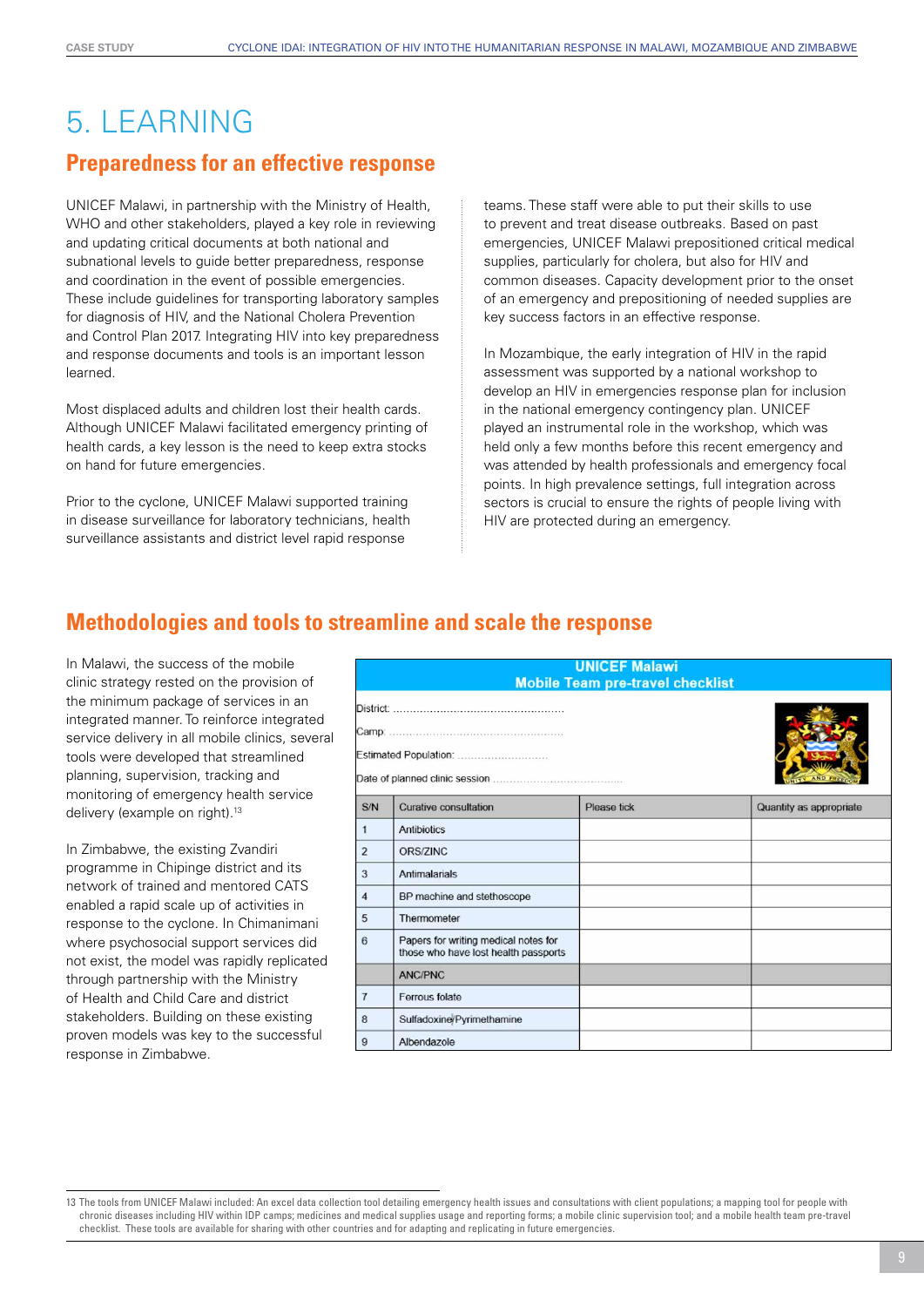### **Coordination to maximize impact**

From the beginning of the emergency, UNCEF Malawi worked with national and district officials to identify needs and coordinate the response. UNICEF also coordinated with the joint South Africa and Malawi defence forces to provide emergency health services in hard-to-reach and inaccessible areas, using helicopter mobile clinics. Cross border coordination with districts adjacent to Mozambique was critically important for disease surveillance and service provision.

In Mozambique, the engagement and participation of members of the Joint UN Team on AIDS in all existing response clusters, led by UNAIDS, ensured coordinated inclusion of HIV at all levels of discussion, national to community, from the onset of the emergency.

In Zimbabwe, National AIDS Council structures at all levels and the presence of UNICEF implementing partners in affected districts facilitated the humanitarian response and coordination for both Cyclone Idai and the severe drought, also in 2019.

## **Dedicated and flexible funding to help those most in need**

UNICEF Malawi employed a variety of methods to disburse funds for the mobile clinics, including disbursements directly to districts and through implementing partners, such as the Malawi Red Cross Society. The Country Office rapidly mobilized over \$2.5 million to support procurement of health supplies and service delivery, inclusive of HIV.

In Zimbabwe, the response had significant support from donors who were prioritizing an HIV-integrated emergency response.

## **Multisectoral strategies to maximize support for people living with HIV**

A significant innovation in support of integrated service delivery in emergencies was the inclusion of BP-5 biscuits to incentivize pregnant women living with HIV/ AIDS in affected areas of Mozambique to resume and remain on ART for their own health and that of their child. Collaboration between the HIV and nutrition programmes was key to the BP-5 pilot. While Mozambique enjoyed success with a multisectoral cluster response (as described above), UNICEF Mozambique notes the need to improve intersectoral collaboration between health, HIV, child protection, social protection and education to ensure the safety and well-being of adolescent girls and young women during emergencies.

In Zimbabwe, mainstreaming HIV information into communications for development, health, nutrition and WASH extended the reach of messaging and support to a particularly vulnerable group. This involved educating colleagues about HIV and the inclusion of HIV indicators in emergency nutrition surveys.

## **Adequate data vital for planning and response**

UNICEF Mozambique acknowledged challenges related to data access and availability for better planning, as well as the urgent need for data disaggregation to identify and prioritize HIV services for adolescent girls and young women during emergencies.

In Zimbabwe, key HIV indicators were added to the UNICEF Cyclone Idai Response Dashboard to enhance monitoring and response.

Across the three countries and beyond in the region, more could be done to strengthen and link information systems for real-time monitoring and timely response.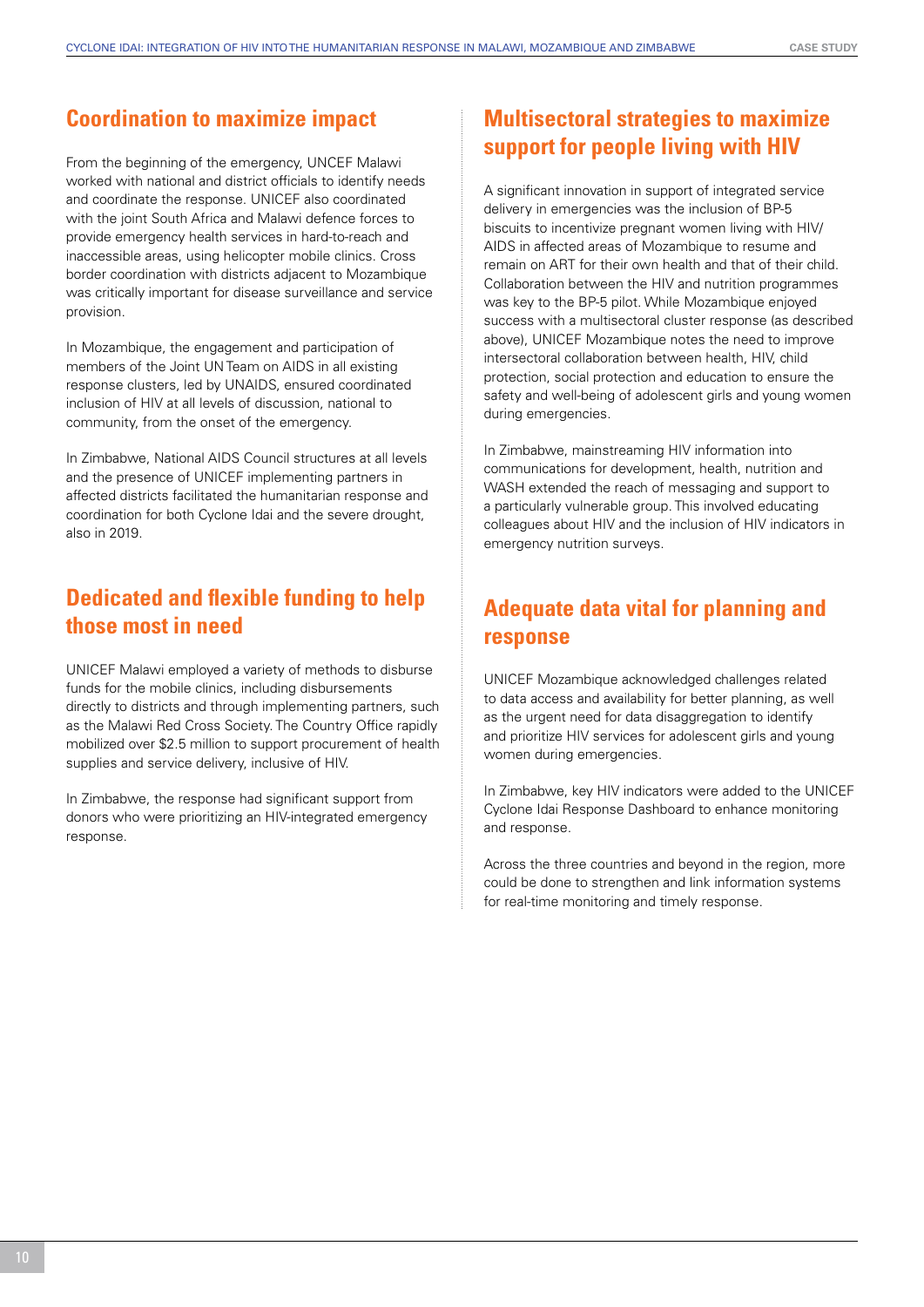## 6. Next steps

In Malawi, Cyclone Idai affected areas also have related high levels of poverty. UNICEF's role is not only to n Malawi, Cyclone Idai affected areas also have relatively support the recovery, but also to harness the opportunity to "build back better" and raise standards in the affected communities. UNICEF and other humanitarian actors are supporting recovery efforts to help affected people and communities sustainably recover and reconstruct. Mechanisms remain in place to systematically incorporate resilience into the design of all interventions.

As part of the response, UNICEF Mozambique established a field presence in three hubs in the most affected provinces – Cabo Delgado (Pemba), Manica (Chimoio), and Sofala (Beira). The field presence will continue in Beira and Pemba to provide operational support, undertake higher frequency monitoring and quality assurance, and provide multisectoral support to the restoration of priority services. This includes the restoration of HIV services in all health centres, including in the resettlement areas via the medical mobile brigades.

Special attention will be provided to youth friendly clinics to promote adoption of the "One Stop" integrated model which facilitates uptake of comprehensive Health and HIV services by adolescent girls and young women. To improve preparedness and strengthen resilience, UNICEF Mozambique will continue to partner with the International Organization for Migration (IOM) for the development of customized and updated provincial plans for HIV in emergencies, based on lessons learned in the cyclone response.

In Zimbabwe, UNICEF is also supporting transition from humanitarian response to recovery. Information continues to be disseminated among networks of people living with HIV by village health workers mobilized through the National AIDS Council. With UNICEF support, the Organization for Public Health Interventions and Development (OPHID) is strengthening the HIV testing and tuberculosis screening for malnourished children under 5 and referral to treatment and care, in 13 drought/cyclone affected districts. The Zvandiri model will be established in health facilities and an adolescent peer system in Chimanimani will strengthen the capacity of health workers to support children and adolescents living with HIV.

UNICEF Zimbabwe will focus on empowering adolescents on ART to remember which regimens they are on and to advocate for greater access to ART, viral load monitoring, SRH and other health services. UNICEF will advocate for a policy for age appropriate disclosure of HIV status to children and adolescents living with HIV.



Children play on a collapsed tree at an accommodation centre at John Segredo, Mozambique. © UNICEF/James Oatway